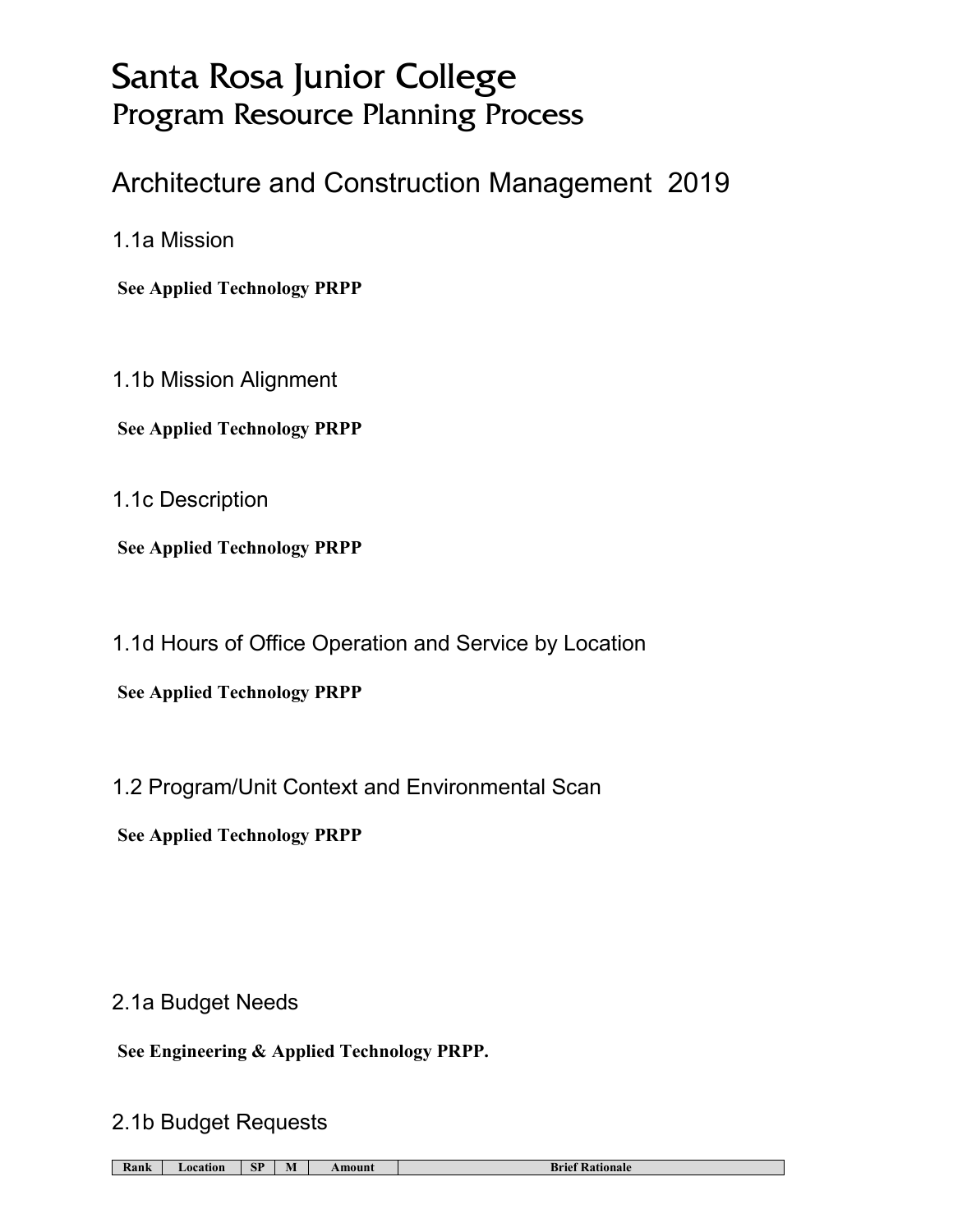| 0001 | Santa Rosa | 04 | $\sim$ | \$0.00 | <b>PRPP</b><br><b>See</b><br>lechnology<br>Applied |
|------|------------|----|--------|--------|----------------------------------------------------|

## 2.2a Current Classified Positions

| n<br>.<br>Position | JXII<br><b>TY</b><br><b>TY</b><br>. | Mo/Yr | <b>Duties</b><br>Jol |
|--------------------|-------------------------------------|-------|----------------------|
| N/A                | 0.00                                | 0.00  | N/A                  |

## 2.2b Current Management/Confidential Positions

| $\mathbf{r}$<br>пог | JXII<br>-<br><b>TY IL</b><br>. | $\sqrt{2}$<br>. .<br><b>IATO/ T I</b> | $\sim$<br>.lo<br>Duties |
|---------------------|--------------------------------|---------------------------------------|-------------------------|
| $\mathbf{v}$<br>N/A | 0.00                           | 0.00                                  |                         |

## 2.2c Current STNC/Student Worker Positions

| <b>Docition</b> | $T \times T$<br>TT.<br>YY IL<br>. | $\sqrt{2}$<br>$M_{\odot}$<br>$\mathbf{10}$ | $\sim$<br>Duties<br>Jol |
|-----------------|-----------------------------------|--------------------------------------------|-------------------------|
| N/A             | 0.00                              | $0.00\,$                                   |                         |

## 2.2d Adequacy and Effectiveness of Staffing

**See Engineering & Applied Technology PRPP.**

## 2.2e Classified, STNC, Management Staffing Requests

| $\sim$<br><b>Kank</b> | ∟ocation     | <b>SP</b>      | M<br><b>IVI</b> | <b>Title</b><br>Jurrent | 'Title<br>Proposed | vne                  |
|-----------------------|--------------|----------------|-----------------|-------------------------|--------------------|----------------------|
| 0000                  | $\sim$<br>℩ℶ | 0 <sup>0</sup> | 00              | N/A                     | N/A                | $\sim$<br>∠lassified |

## 2.3a Current Contract Faculty Positions

| <b>Position</b>                              | <b>Description</b> |
|----------------------------------------------|--------------------|
| See Engineering & Applied Technology<br>PRPP |                    |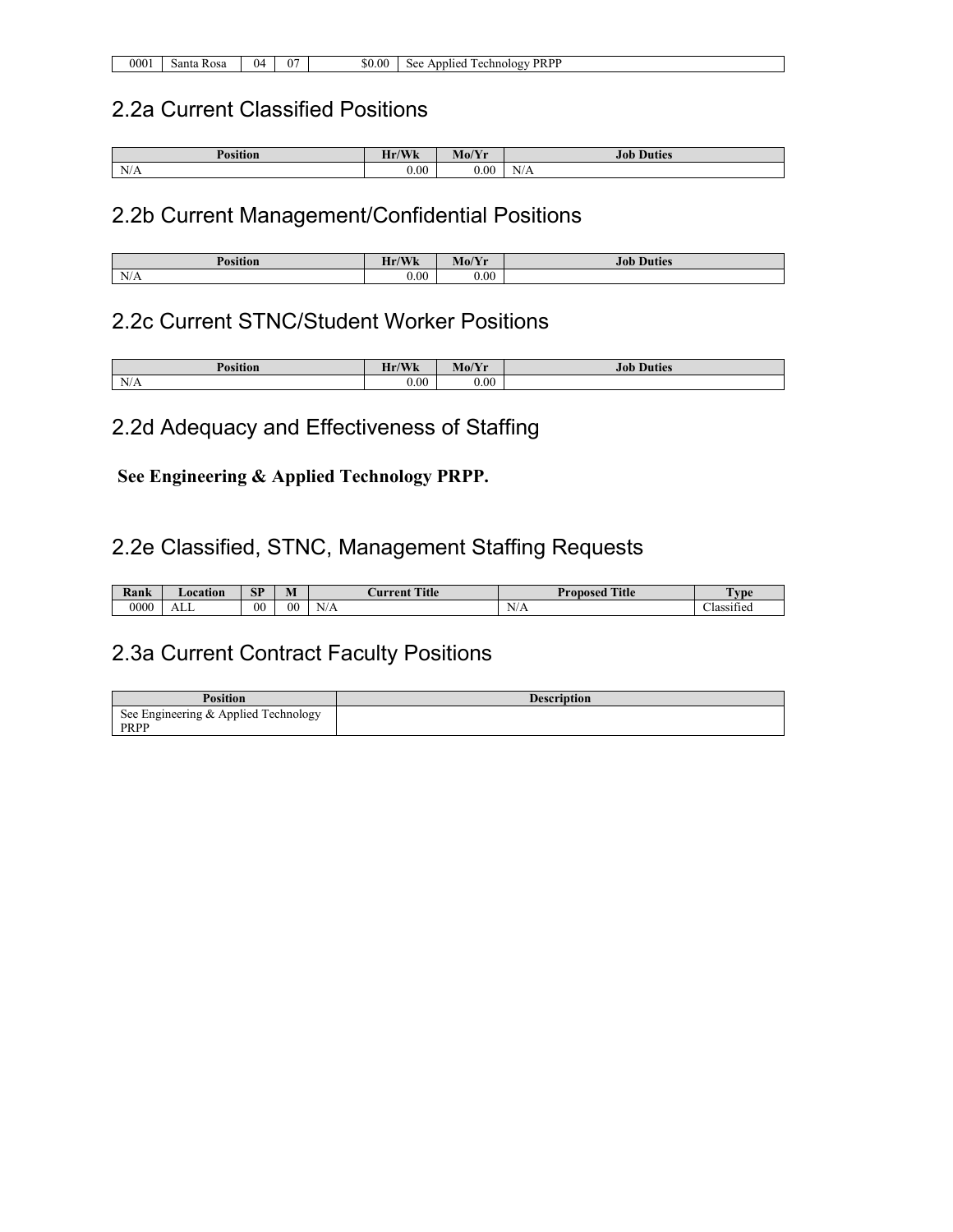## 2.3b Full-Time and Part-Time Ratios

| <b>Discipline</b>                            | <b>FTEF</b><br>Reg | $%$ Reg<br>Load | <b>TTEF</b><br>Adj | $%$ Adj<br>Load | <b>Description</b> |
|----------------------------------------------|--------------------|-----------------|--------------------|-----------------|--------------------|
| See Engineering & Applied Technology<br>PRPP | 0.0000             | 0.0000          | 0.0000             | 0.0000          |                    |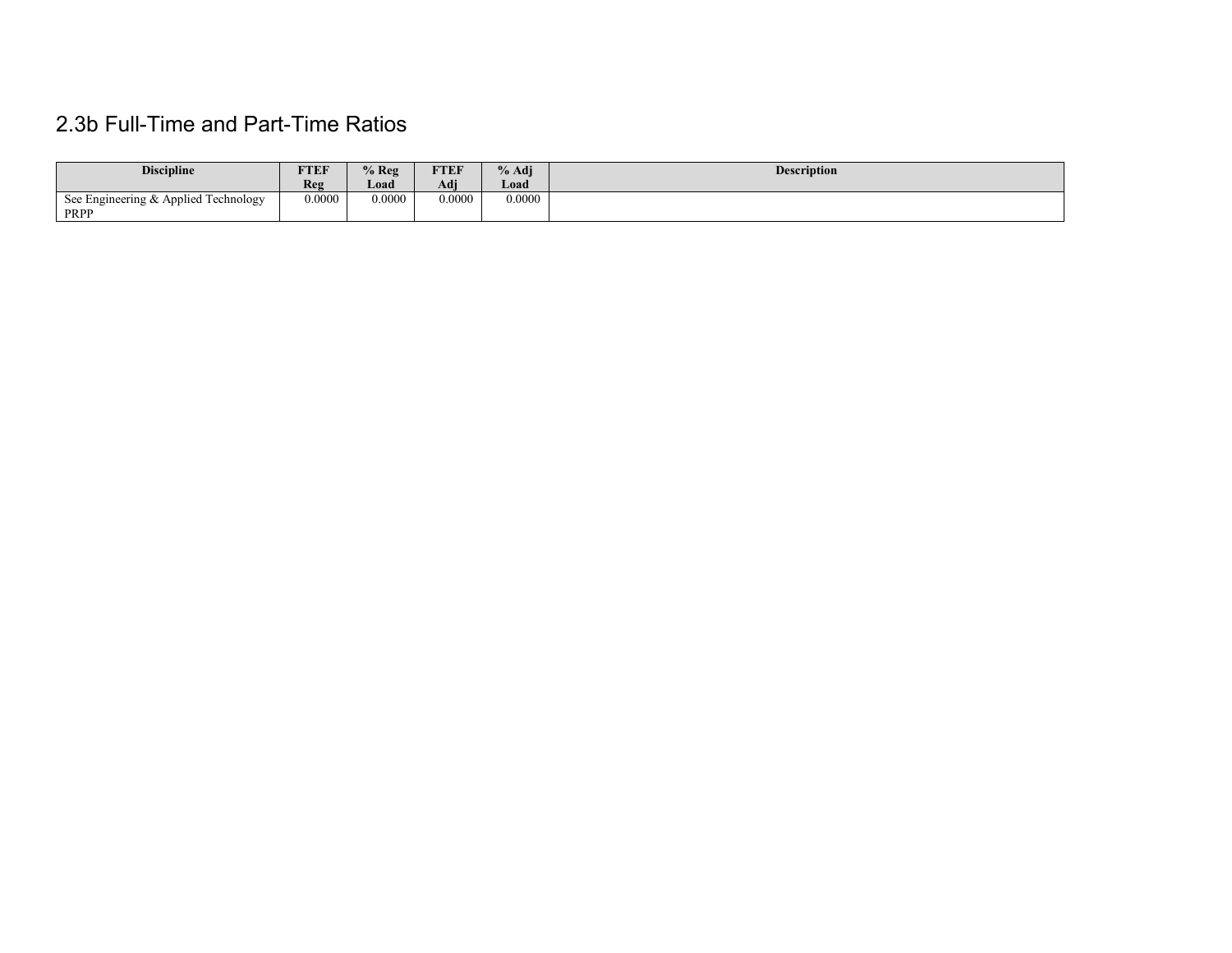## 2.3c Faculty Within Retirement Range

**See Engineering & Applied Technology PRPP.**

2.3d Analysis of Faculty Staffing Needs and Rationale to Support Requests

**See Engineering & Applied Technology PRPP.**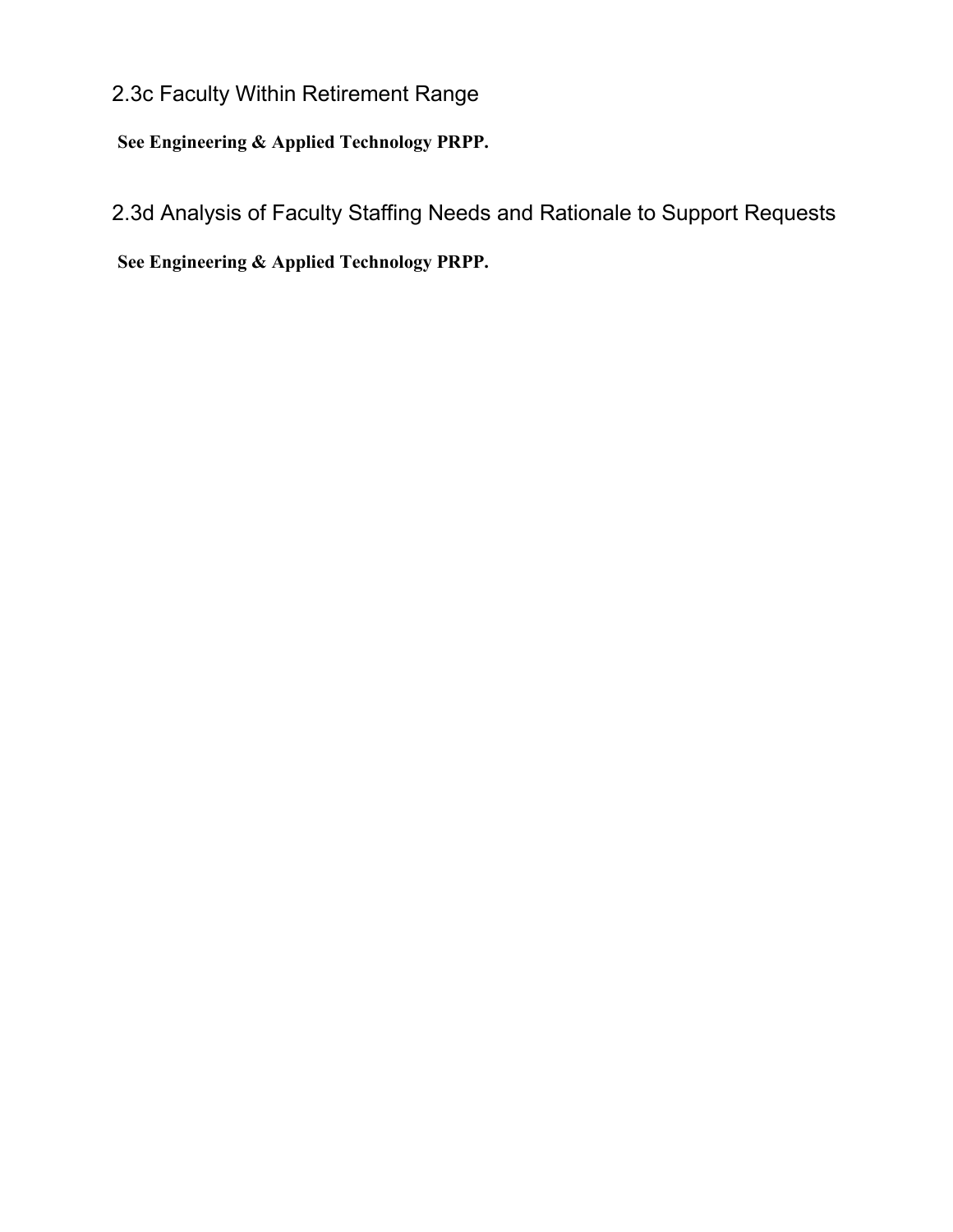# 2.3e Faculty Staffing Requests

| Rank | Location   | <b>CD</b><br>n. | IVI | <b>Discipline</b> | Assessment Rationale<br><b>JUV</b> |
|------|------------|-----------------|-----|-------------------|------------------------------------|
| 000  | . v<br>ALL | $00^{\circ}$    | œ   | IN F              |                                    |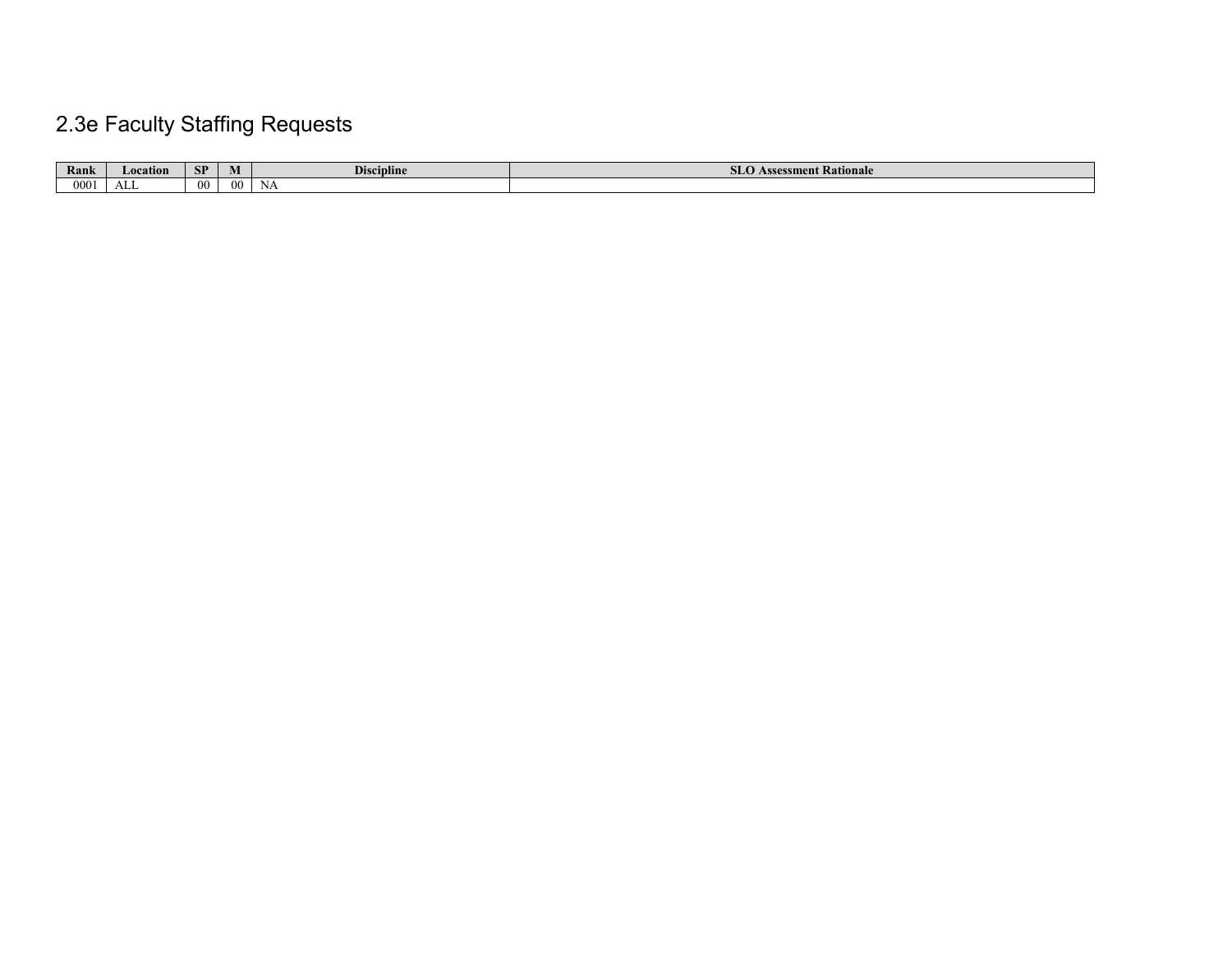2.4b Rationale for Instructional and Non-Instructional Equipment, Technology, and Software

**See Engineering & Applied Technology PRPP.**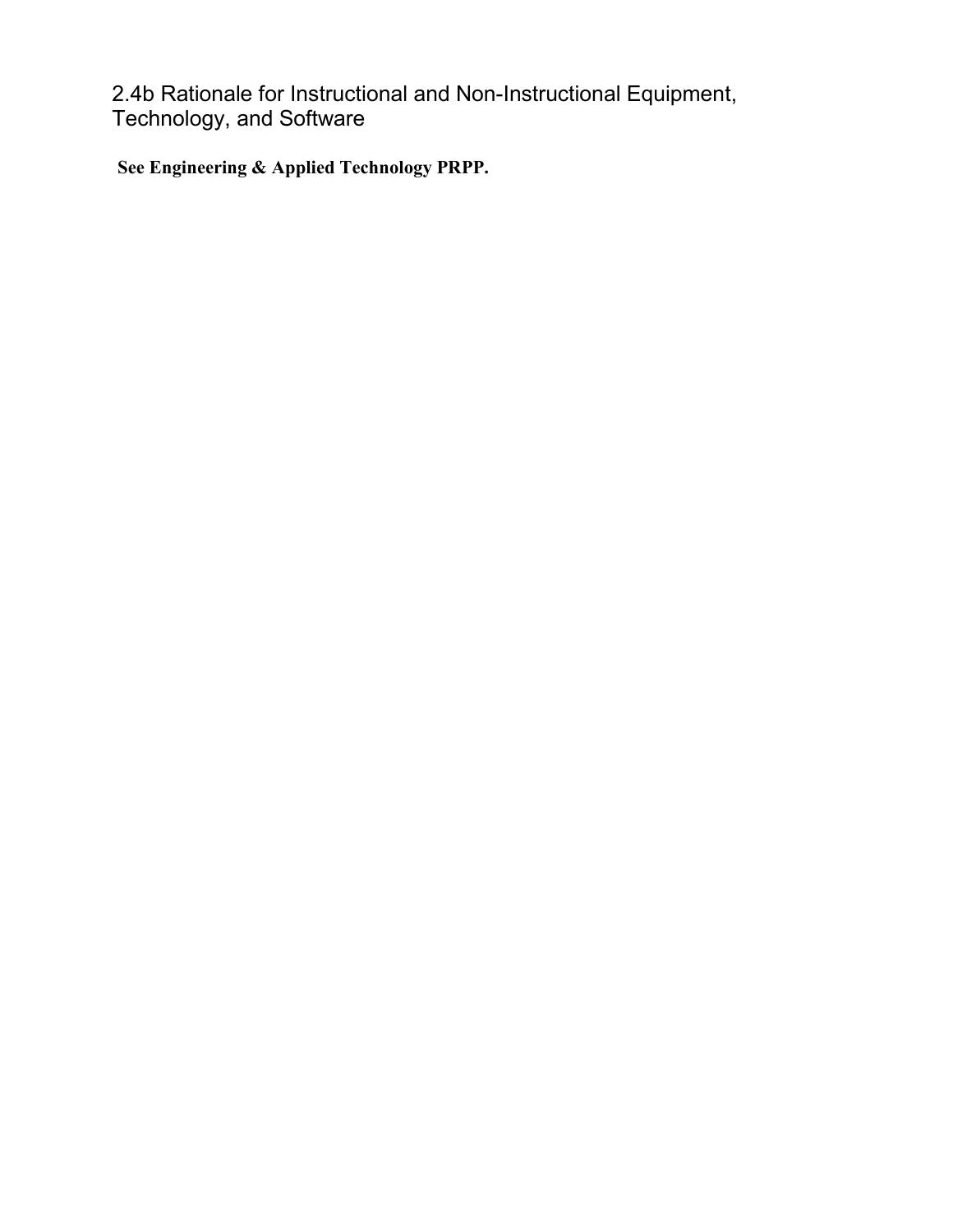## 2.4c Instructional Equipment Requests

| Rank | Location     | <b>CD</b><br>ЮI | M  | <b>Item Description</b> | Oty | <b>THE</b><br>Cost Each | $\mathbf{r}$<br>$\mathbf{1}$ $\alpha$<br><b>Total</b><br>_C OST | Requestor | $\sim$<br>Room/Space | <b>Contact</b> |
|------|--------------|-----------------|----|-------------------------|-----|-------------------------|-----------------------------------------------------------------|-----------|----------------------|----------------|
| 000  | . T 1<br>ALL | 00              | 00 | N/A                     |     | \$0.00                  | \$0.00                                                          |           |                      |                |

## 2.4d Non-Instructional Equipment and Technology Requests

| Rank | Location    | <b>SP</b>      |          | $\mathbf{r}$<br><b>Item Description</b> | Otv | Cost Each | <b>CONTINUES</b><br>$\sim$<br>Fotal Cost | <b>Requestor</b> | Room/Space | <b>Contact</b> |
|------|-------------|----------------|----------|-----------------------------------------|-----|-----------|------------------------------------------|------------------|------------|----------------|
| 000  | -<br>71 L J | 0 <sub>0</sub> | $\alpha$ | <b>ATI</b><br>N111<br>. .               |     | \$0.00    | \$0.0                                    |                  |            |                |

## 2.5a Minor Facilities Requests

| <b>STATE</b><br>Rank | Location   | CD<br>ÐІ | IVI | <b>CONTRACTOR</b><br><b>Im</b><br>rame | <b>Building</b>  | Room Number | $\sim$<br><b>Cost</b><br>Est. | Description |
|----------------------|------------|----------|-----|----------------------------------------|------------------|-------------|-------------------------------|-------------|
| 0000                 | Santa Rosa | 00       | 00  |                                        | <b>AT</b><br>N/r |             | 50.00                         |             |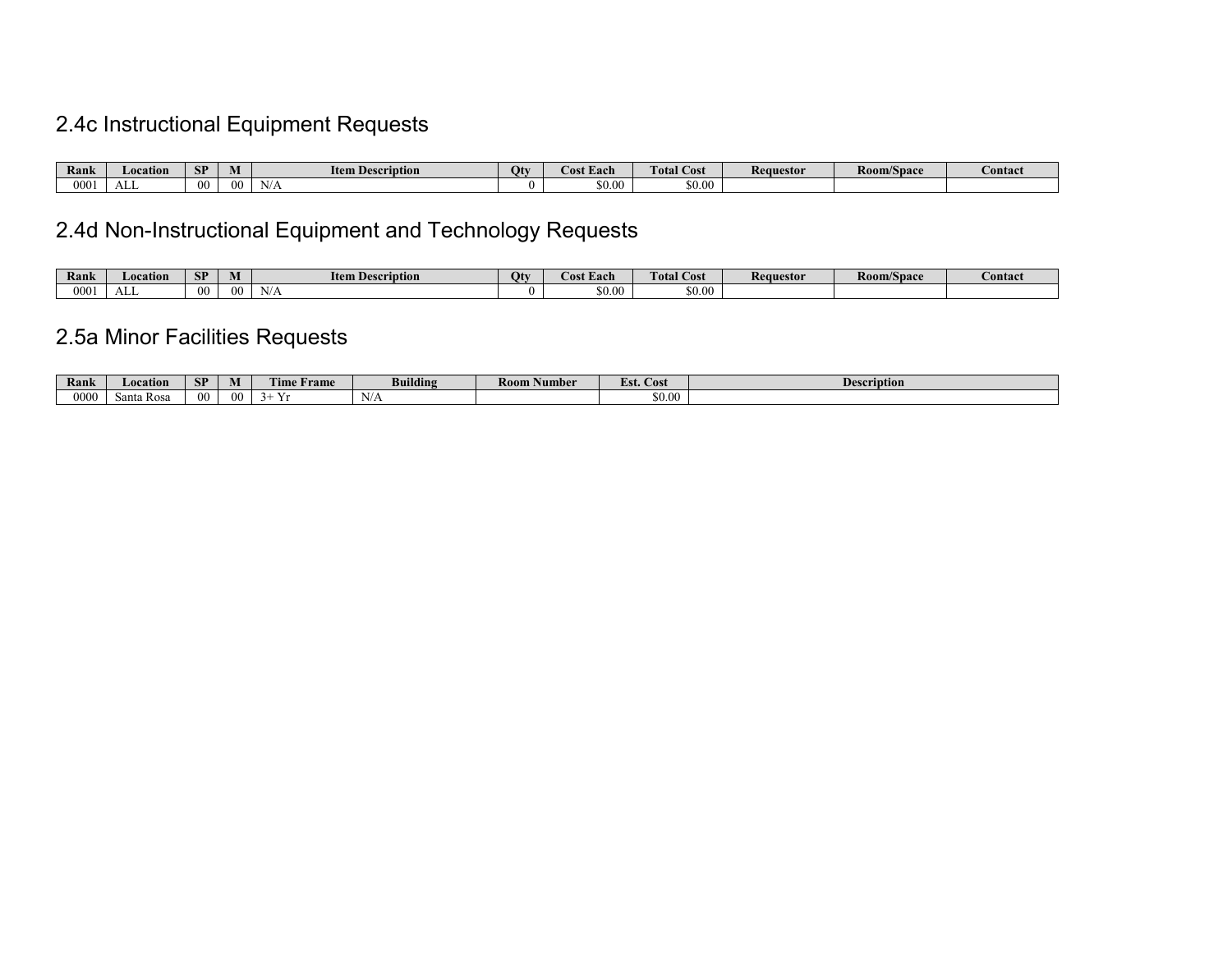## 2.5b Analysis of Existing Facilities

### **See Engineering & Applied Technology PRPP.**

## 3.1 Develop Financial Resources

See Applied Technology PRPP

3.2 Serve our Diverse Communities

See Applied Technology PRPP

## 3.3 Cultivate a Healthy Organization

See Applied Technology PRPP

## 3.4 Safety and Emergency Preparedness

|                                                      |                              |                                   | <b>BUILDING AND AREA SAFETY COORDINATORS</b>                     |                       |                                       |                     |
|------------------------------------------------------|------------------------------|-----------------------------------|------------------------------------------------------------------|-----------------------|---------------------------------------|---------------------|
| <b>Bldg #/Name</b>                                   | <b>BSC</b><br><b>Area</b>    | <b>ASC</b><br><b>Area</b>         | <b>Department</b>                                                | <b>Name</b>           | <b>Responsible</b><br><b>Area</b>     | <b>Phone</b>        |
|                                                      |                              |                                   | Applied Technology, Engineering & Physics - Bussman Hall         |                       |                                       |                     |
|                                                      | <b>Bussman Hall</b><br>#1400 |                                   |                                                                  | <b>To Be Decided</b>  | Bussman Hall                          | Employee<br>Phone # |
| <b>Bussman Hall</b><br>#1400                         |                              | <b>Bussman</b><br>South Offices I | Bussman Service<br>Center                                        | <b>Reina Martinez</b> | Bussman Hall<br>lrm. 1471-1478        | 707-524-1535        |
| <b>Bussman Hall</b><br>#1400                         |                              | <b>Bussman</b><br>Classrooms      | STEM Dean (Asst.)                                                | <b>Lynn Dolce</b>     | <b>Bussman Hall</b><br>m. 1447 - 1454 | 707-527-4400        |
|                                                      |                              | <b>Shuhaw Hall</b>                | Applied Technology, Engineering & Physics -                      |                       |                                       |                     |
| <b>Shuhaw Hall</b><br>Shuhaw<br>#1700<br>North Wings |                              |                                   | Applied Technology,<br><b>Engineering &amp;</b><br>Physics (ATEP | <b>Greg Davis</b>     | <b>Shuhaw Hall</b><br>rm. 1751 - 1799 | 707-527-4750        |

See Applied Technology PRPP

### 3.5 Establish a Culture of Sustainability

See Applied Technology PRPP

## 4.1a Course Student Learning Outcomes Assessment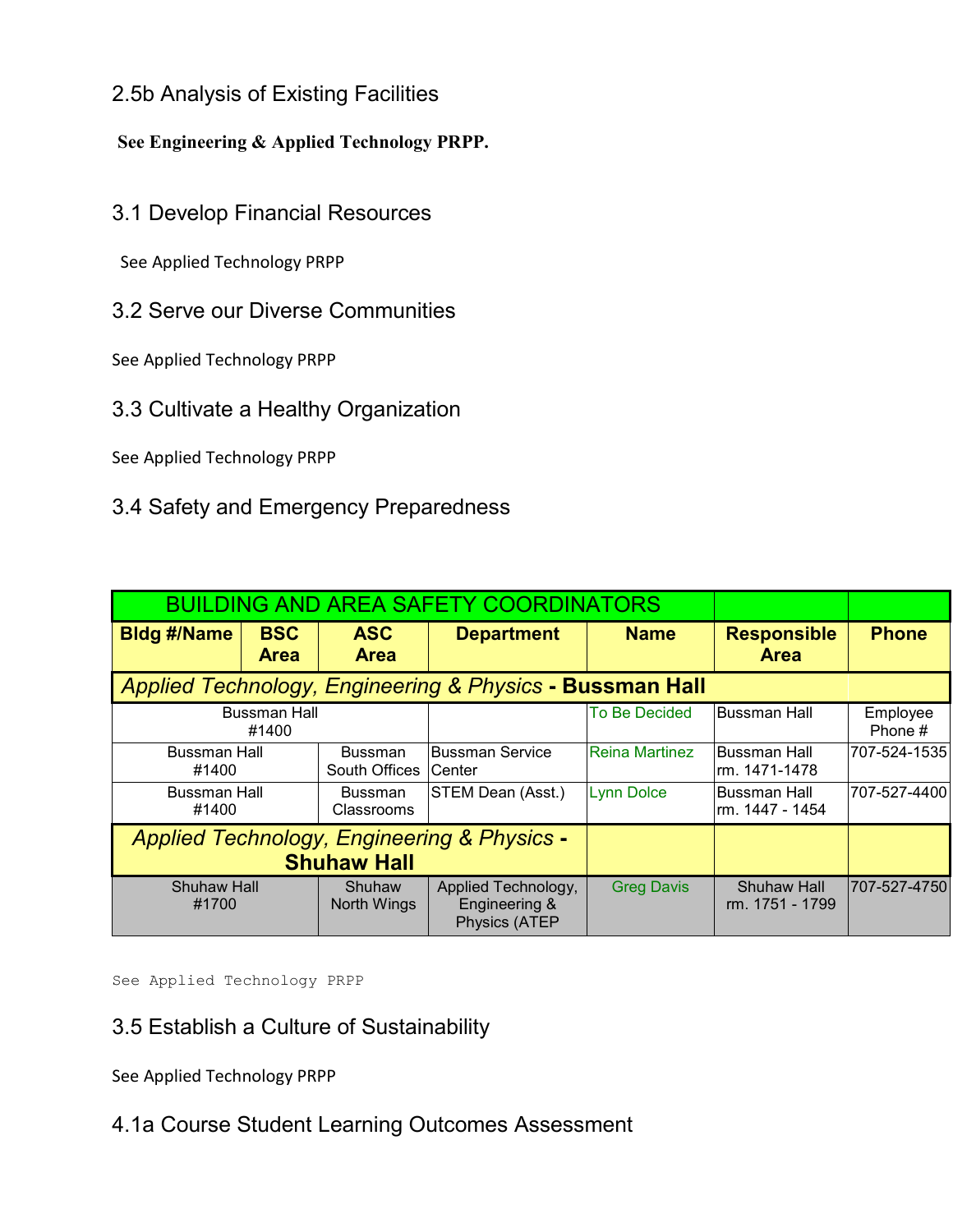#### 4.1a Course SLOs

SLO assessments for Architecture and Construction Managemnt Courses are current

## 4.1b Program Student Learning Outcomes Assessment

#### **4.1b Program SLOs**

#### **Program Student Learning Outcomes:**

#### Architecture:

To prepare students for a successful transition to an Architecture Degree Program by offering learning opportunities in the areas of: the architectural profession, drawing and drafting, use of digital tools for architects, design studio, building technology, and global architectural history.

#### Construction Management:

The Construction Management program does not exist at the moment. Program SLOs will be submitted when the program is re-activated.

#### **Assessments:**

• A program-level assessment was begun in the Architecture program in 2013-14, and will be completed in 2014-15 once curriculum changes are finalized.

#### **Background:**

The Architecture program recently completed a complete assessment and reorganization from Certificates to a Degree. The degree was approved in Spring 2012. The Construction Management program is currently involved in that process. The outcome of the assessments was to create Major programs instead of Certificate programs. In addition the decision was made to create a very short Certificate in Home Building Performance.

Our Architecture program now is aligned with requirements of transfer institutions, although articulation is not complete. One course is left for articulation with UC Berkeley. All courses are articulated with Cal Poly SLO - and Cal Poly Pomona does not articulate their courses. This is the highest priority for the architecture program for the coming year. Curriculum is being rewritten and a new portfolio of student work has been assembled to reflect the weaknesses identified in the first submission.

Our programs support Student Learning:

• By keeping curriculum current and providing individual consultation with students if they are struggling.

Routine Assessment is accomplished by: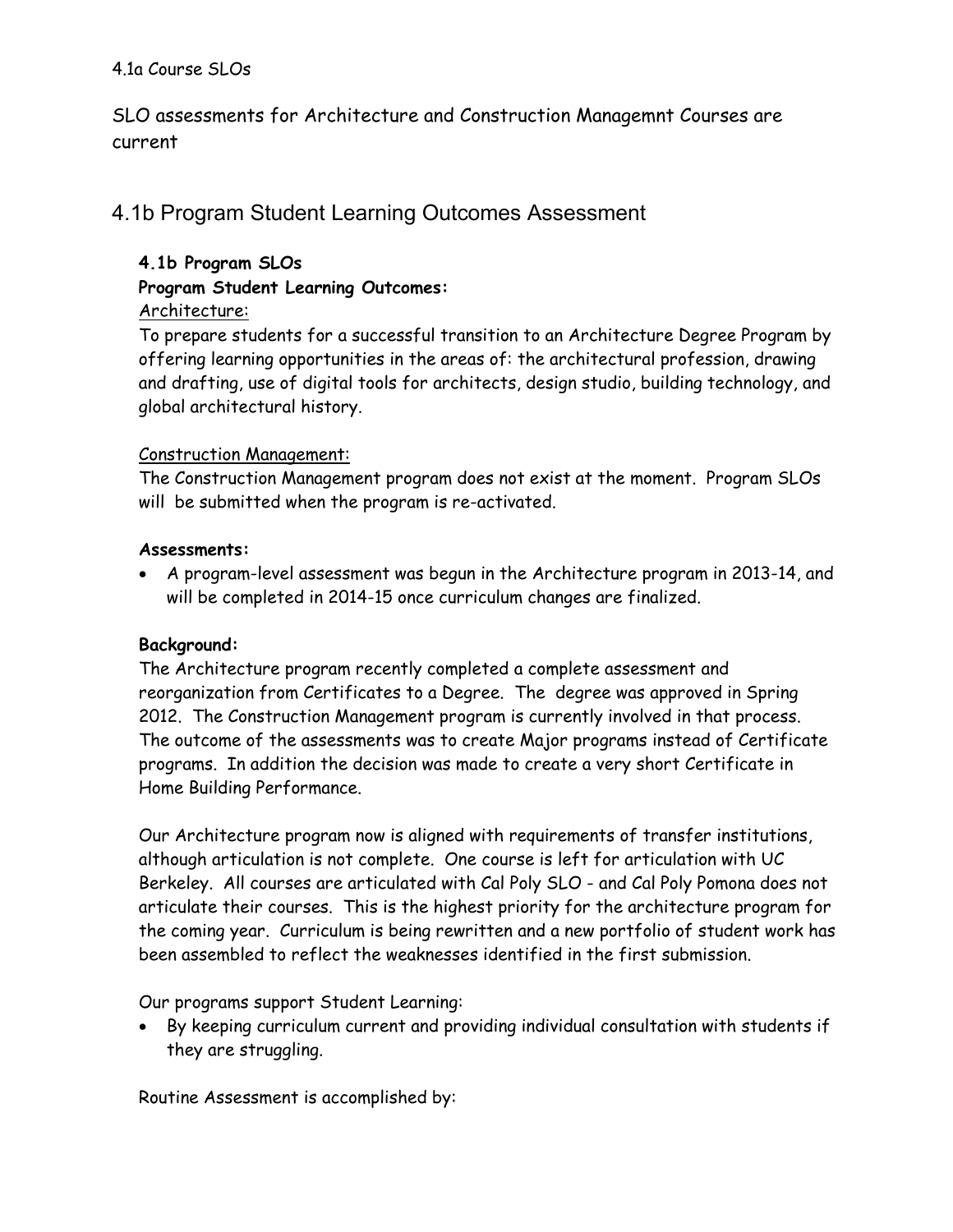- Obviously, grades given to students reflecting their mastery of the subjects. Several courses also have periodic or end of semester evaluation forms filled out by students to determine their perception of what they have learned.
- In addition, SLO assessments are carried out.

Knowledge for improvement comes from several sources:

- Coordination with transfer institutions will be playing a much greater role in directing program improvement, for both architecture and construction management
- Feedback from students is used to guide future development and fine-tuning of courses.

#### Assessments:

• Of the students no program -level assessment has been attempted yet since both programs are in transition. And the program has been temporarily discojhntinued due tolow enrollment.

| <b>Type</b> | <b>Name</b> | <b>Student</b>     | <b>Assessment</b>       | Change             |
|-------------|-------------|--------------------|-------------------------|--------------------|
|             |             | <b>Assessment</b>  | <b>Results Analyzed</b> | <b>Implemented</b> |
|             |             | <b>Implemented</b> |                         |                    |
| Course      | Arch 12     | Fall 2011          | Fall 2011               | Spring 2012        |
| Course      | Arch 12     | Fall 2011          | Spring 2014             | Fall 2014          |
| Course      | Arch 15     | N/A                | N/A                     | N/A                |
| Course      | Arch 2.1    | Spring 2010        | Spring 2014             | Fall 2014          |
| Course      | Arch 2.1    | Spring 2010        | Fall 2011               | Spring 2012        |
| Course      | Arch 2.2    | Fall 2012          | Fall 2012               | Spring 2013        |
| Course      | Arch 2.3    | Fall 2011          | Fall 2013               | Spring 2014        |
| Course      | Arch 2.3    | Fall 2011          | Fall 2011               | Fall 2013          |
| Course      | Arch 25A    | Fall 2010          | Fall 2010               | Fall 2011          |
| Course      | Arch 25A    | Fall 2010          | Fall 2013               | Fall 2014          |
| Course      | Arch 25B    | Spring 2011        | Spring 2011             | Spring 2013        |
| Course      | Arch 25B    | Spring 2011        | Spring 2013             | Spring 2014        |
| Course      | Arch 26A    | Fall 2011          | Fall 2013               | Spring 2013        |
| Course      | Arch 26B    | Spring 2011        | Spring 2014             | Spring 2015        |
| Course      | Arch 27     | Spring 2011        | Spring 2011             | Fall 2013          |
| Course      | Arch 27     | Spring 2011        | Spring 2014             | Spring 2015        |
| Course      | Arch 56     | Spring 2010        | Spring 2010             | Spring 2011        |
| Course      | Arch 60A    | Spring 2012        | Fall 2013               | Spring 2014        |
| Course      | Cons $183$  | Spring 2012        | Spring 2014             | Fall 2014          |
| Course      | Cons $62$   | Spring 2012        | Spring 2014             | Fall 2014          |

## 4.1c Student Learning Outcomes Reporting

## 4.2a Key Courses or Services that address Institutional Outcomes

| <b>Course/Service</b> | la               | 1 <sub>b</sub>    | 1c | 2a                        | 2 <sub>h</sub> | 2c | 2d                        | 3a                        | 3 <sub>h</sub>            | 4a | 4 <sub>b</sub>    | 5 | 62                | 6 <sub>b</sub>    | 6с                        |                   |
|-----------------------|------------------|-------------------|----|---------------------------|----------------|----|---------------------------|---------------------------|---------------------------|----|-------------------|---|-------------------|-------------------|---------------------------|-------------------|
| ARCH <sub>12</sub>    |                  |                   | X  | $\mathbf{v}$<br>$\lambda$ | X              |    | $\mathbf{v}$<br>$\lambda$ | v<br>$\lambda$            | $\mathbf{v}$<br>$\lambda$ | X  | X                 |   | v<br>$\lambda$    | $\mathbf{v}$<br>л | $\mathbf{v}$<br>$\lambda$ | X                 |
| ARCH <sub>15</sub>    |                  |                   | X  | $\mathbf{v}$<br>л         | X              |    | X                         | v<br>$\lambda$            | X                         | X  | X                 | X | $\mathbf{v}$<br>л | X                 | v<br>л                    | X                 |
| <b>ARCH 156</b>       |                  | $\mathbf{x}$<br>A |    | $\mathbf{v}$<br>л         | X              |    |                           | X                         |                           | X  | X                 | X |                   |                   |                           |                   |
| ARCH 181              |                  |                   |    | $\mathbf{v}$<br>л         | X              |    |                           | X                         |                           | X  | X                 |   |                   |                   |                           |                   |
| ARCH <sub>25</sub> A  |                  | $\mathbf{v}$<br>л | X  | $\mathbf{v}$<br>л         | X              |    |                           | $\mathbf v$<br>л          | $\mathbf{v}$<br>A         | X  | $\mathbf{v}$<br>A | X |                   |                   | $\mathbf{v}$<br>$\lambda$ | X                 |
| ARCH <sub>25B</sub>   |                  | $\mathbf{v}$<br>л | X  | $\mathbf{v}$<br>$\lambda$ | X              |    |                           | $\mathbf{v}$<br>$\lambda$ | v<br>$\lambda$            | X  | X                 | X |                   |                   | $\mathbf{v}$<br>$\lambda$ | $\mathbf{v}$<br>л |
| ARCH <sub>26</sub> A  |                  | $\mathbf{v}$<br>A | X  | $\mathbf{v}$<br>$\lambda$ | X              |    |                           | v<br>$\lambda$            | X                         | X  | X                 | X | X                 |                   |                           | X                 |
| ARCH <sub>26</sub> B  |                  | X                 | X  | X                         | X              |    |                           | X                         |                           | X  | X                 | X |                   |                   |                           | X                 |
| ARCH <sub>27</sub>    |                  | $\mathbf{v}$<br>A | X  | $\mathbf{v}$<br>л         | X              |    |                           | $\mathbf{v}$<br>л         | $\mathbf v$<br>A          | X  | X                 | X | X                 |                   |                           | X                 |
| ARCH 56               | $\mathbf v$<br>л |                   |    | $\mathbf{v}$<br>л         | X              |    |                           | $\mathbf v$<br>A          |                           | X  | v<br>A            | X |                   |                   |                           | X                 |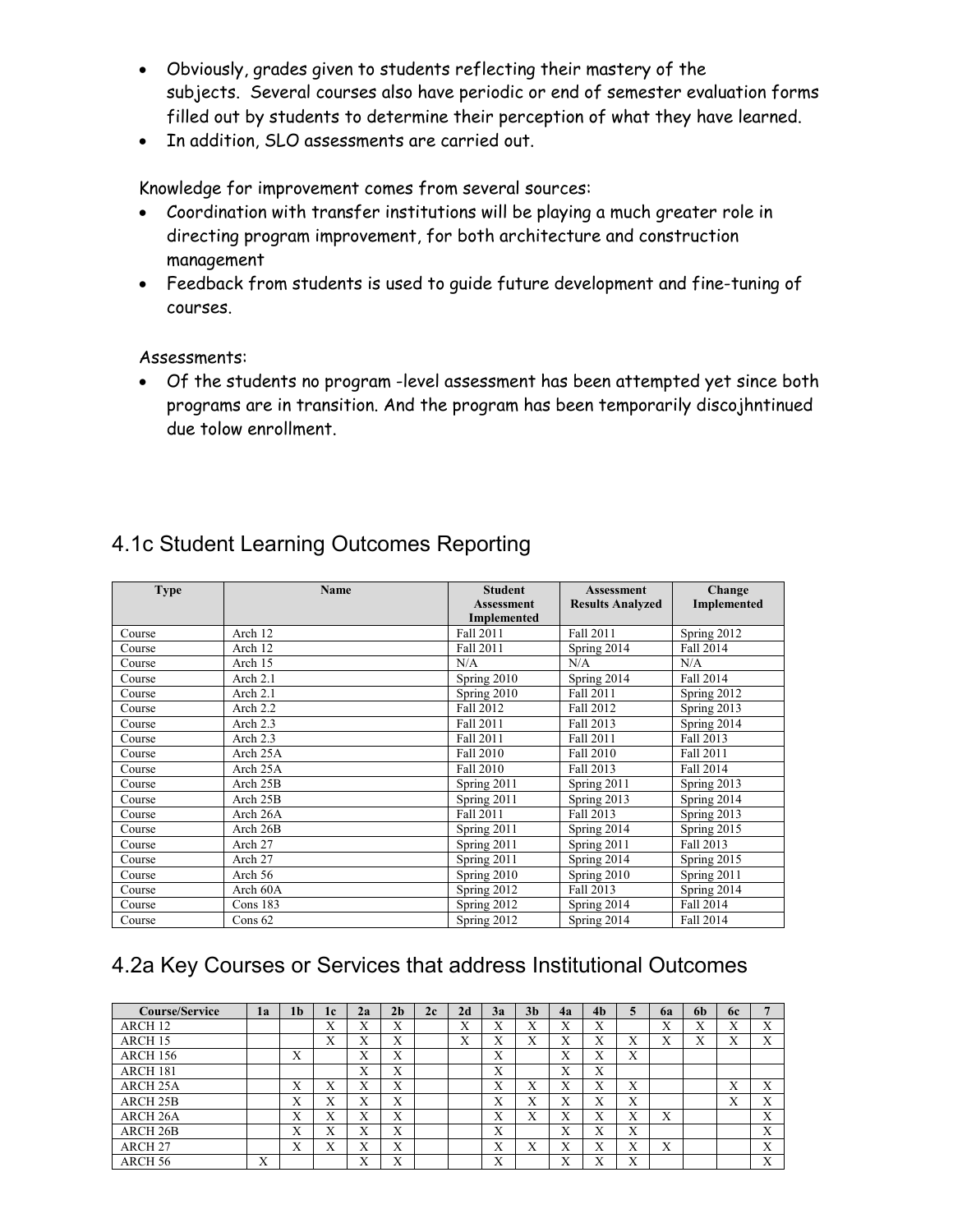| ARCH 60A             |              | $\mathbf{X}$            | X | X           | X              |   | X            | $\mathbf{X}$ | X            | X            | X | X            |                |   | X            |
|----------------------|--------------|-------------------------|---|-------------|----------------|---|--------------|--------------|--------------|--------------|---|--------------|----------------|---|--------------|
| <b>ARCH 65.1</b>     |              |                         | X | X           |                | X | X            | X            | X            | X            |   | X            | X              | X | X            |
| <b>ARCH 65.2</b>     |              |                         | X | X           |                | X | X            | X            | X            | X            |   | X            | X              | X |              |
| <b>ARCH 65.3</b>     |              |                         | X | X           |                | X | X            | X            | X            | X            |   | X            | X              | X |              |
| <b>ARCH 70A</b>      |              |                         |   | X           | $\mathbf{X}$   |   | X            |              |              |              |   |              | $\mathbf{X}$   |   |              |
| <b>ARCH 71A</b>      | X            |                         |   | X           | X              |   | X            |              | X            | X            |   |              |                |   | X            |
| <b>ARCH 71B</b>      | X            |                         |   | X           | $\mathbf{X}$   |   | $\mathbf{X}$ |              | X            | $\mathbf{X}$ |   |              |                |   | $\mathbf{x}$ |
| <b>ARCH 80A</b>      | X            |                         |   | X           | X              |   | X            |              | X            | X            | X |              | X              |   | X            |
| <b>ARCH 80B</b>      |              |                         |   |             | X              |   | X            |              |              |              |   |              |                |   |              |
| ARCH <sub>81</sub>   | X            |                         |   | X           | X              |   | X            | $\mathbf{X}$ | X            | X            | X |              | X              |   | X            |
| ARCH <sub>82</sub>   | X            | X                       |   | X           | X              |   | X            | X            | X            | X            | X |              | X              |   | $\mathbf{X}$ |
| ARCH <sub>83</sub>   | X            | $\overline{\mathrm{X}}$ |   | X           | $\overline{X}$ |   | X            |              | X            | X            | X |              | $\overline{X}$ |   |              |
| CONS <sub>50</sub>   | X            | $\mathbf{X}$            |   | X           | $\mathbf{X}$   |   | $\mathbf{X}$ |              | X            | X            |   |              |                |   |              |
| CONS <sub>60</sub>   | X            |                         |   | X           | X              |   | X            |              | X            |              |   |              |                |   |              |
| CONS <sub>61</sub>   | X            |                         |   | X           | X              |   | X            |              | X            |              |   |              |                |   |              |
| CONS <sub>62</sub>   | $\mathbf{X}$ |                         |   | X           |                |   | X            | X            | X            | X            |   |              |                |   | X            |
| CONS <sub>63</sub>   | X            |                         | X | X           |                |   | X            | X            | X            | X            | X |              |                |   | $\mathbf X$  |
| CONS <sub>70</sub> A |              |                         |   | X           | X              |   | X            |              | X            | X            |   | X            |                |   | $\mathbf{X}$ |
| CONS <sub>70</sub> B |              |                         |   | $\mathbf x$ | $\mathbf{X}$   |   | $\mathbf{X}$ |              | $\mathbf{x}$ | $\mathbf{x}$ |   | $\mathbf{X}$ |                |   | $\mathbf{X}$ |
| CONS <sub>71A</sub>  | X            |                         | X | X           | X              |   | X            | X            | X            | X            | X | X            |                |   |              |
| CONS <sub>71</sub> B | X            |                         | X | X           | X              |   | X            | X            | X            | X            | X | X            |                |   | X            |
| CONS <sub>72</sub>   | X            |                         |   | X           |                |   | X            |              | X            | X            |   |              |                |   |              |
| CONS <sub>73</sub>   | X            | X                       |   | X           | X              |   | X            |              | X            | X            |   |              |                |   |              |
| CONS <sub>74</sub>   | X            | X                       |   | X           |                |   | X            |              | X            | X            |   |              |                |   |              |
| CONS <sub>75</sub>   |              | X                       | X | X           |                |   | X            |              | X            | X            |   |              |                |   | X            |
| CONS <sub>84</sub>   | X            |                         | X | X           |                |   | X            | X            | X            | X            | X | X            |                |   | $\mathbf{X}$ |

## 4.2b Narrative (Optional)

See Applied Technology PRPP

### 5.0 Performance Measures

See Applied Technology PRPP

## 5.1 Effective Class Schedule: Course Offerings, Times, Locations, and Delivery Modes (annual)

See Applied Technology PRPP

## 5.2a Enrollment Efficiency

See Applied Technology PRPP

5.2b Average Class Size

See Applied Technology PRPP

## 5.3 Instructional Productivity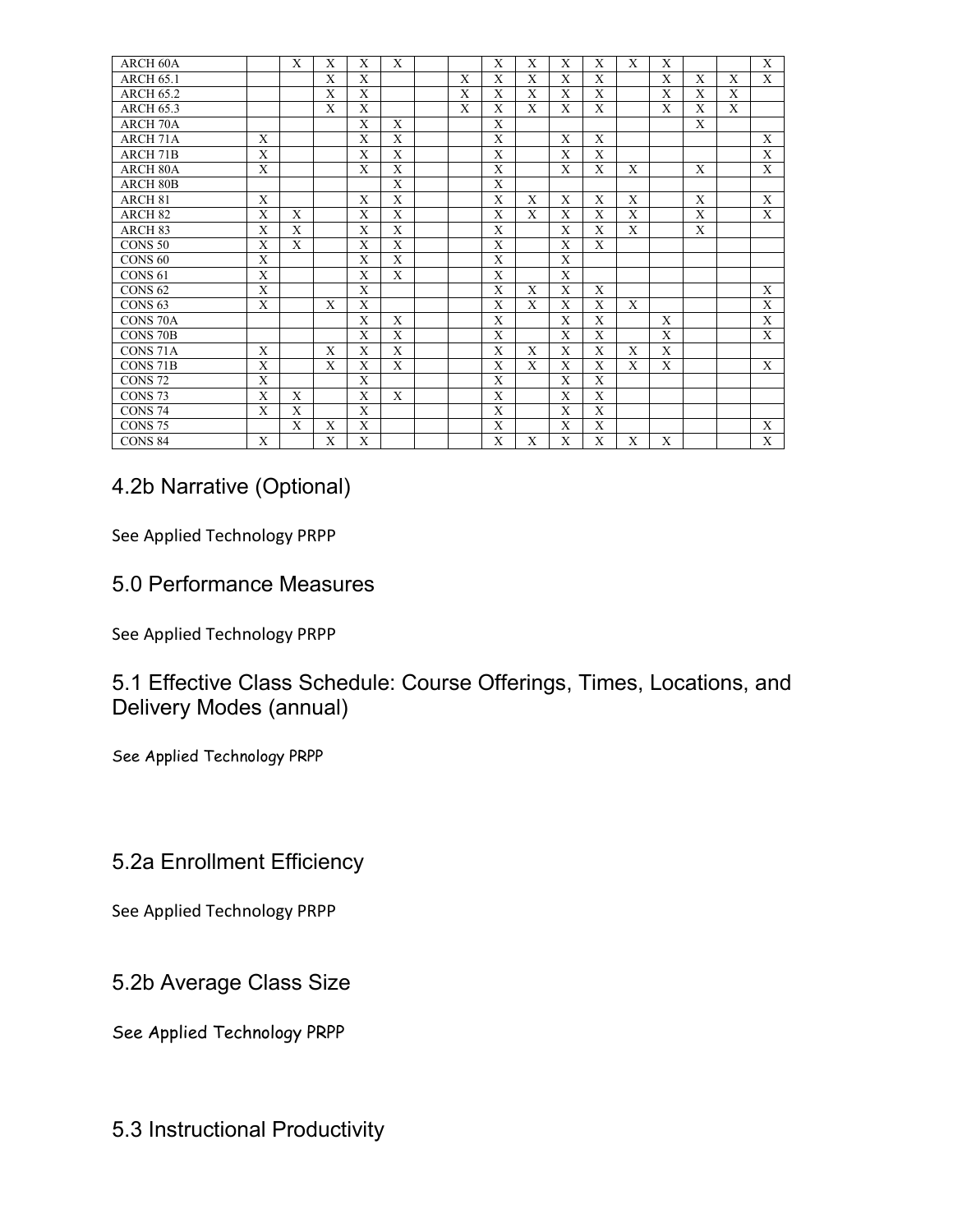See Applied Technology PRPP

## 5.4 Curriculum Currency

See Applied Technology PRPP

5.5 Successful Program Completion

See Applied Technology PRPP

5.6 Student Success

See Applied Technology PRPP

### 5.7 Student Access

See Applied Technology PRPP

## 5.8 Curriculum Offered Within Reasonable Time Frame

See Applied Technology PRPP

### 5.9a Curriculum Responsiveness

See Applied Technology PRPP

## 5.9b Alignment with High Schools (Tech-Prep ONLY)

See Applied Technology PRPP

5.10 Alignment with Transfer Institutions (Transfer Majors ONLY)

See Applied Technology PRPP

5.11a Labor Market Demand (Occupational Programs ONLY)

See Applied Technology PRPP

5.11b Academic Standards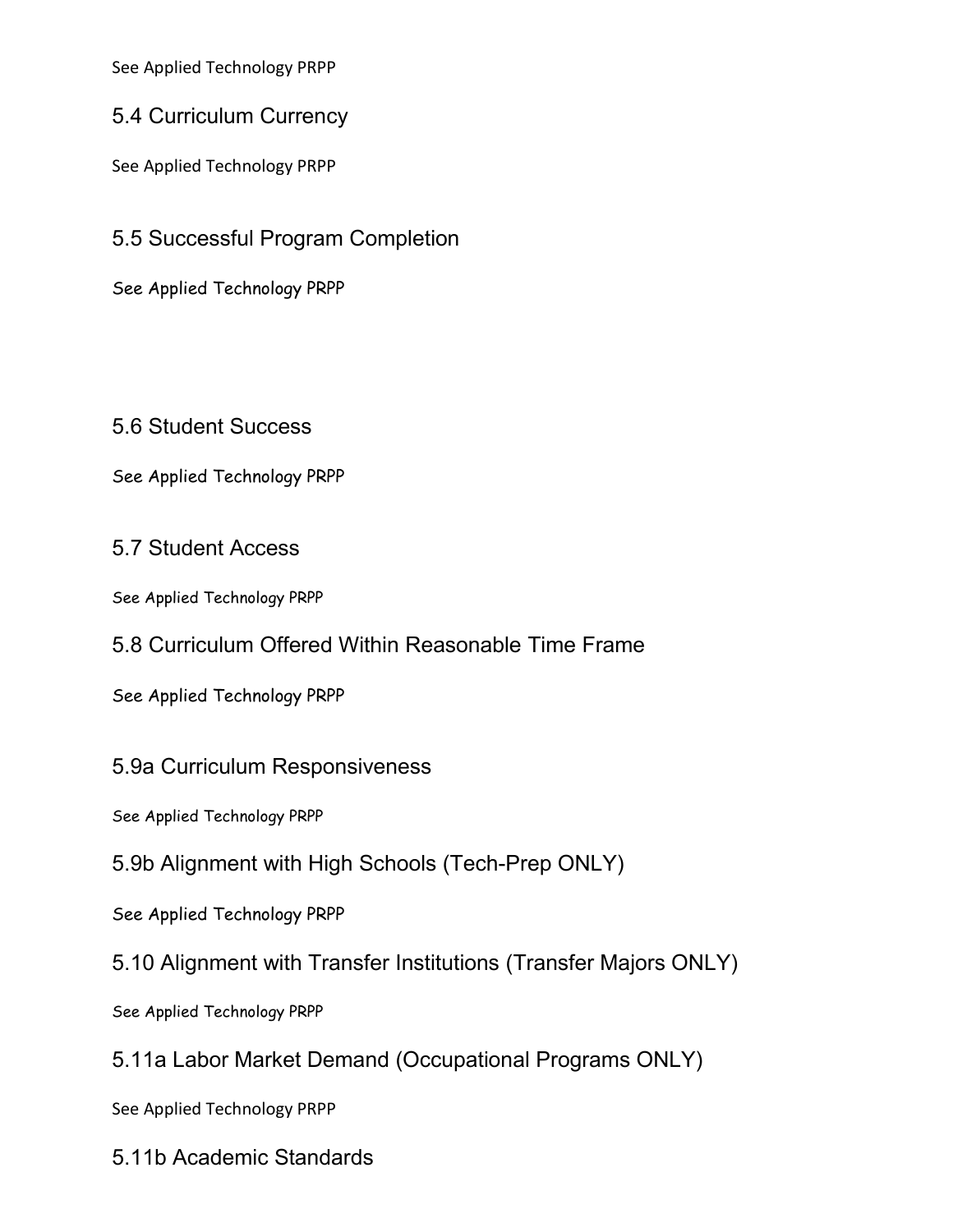See Applied Technology PRPP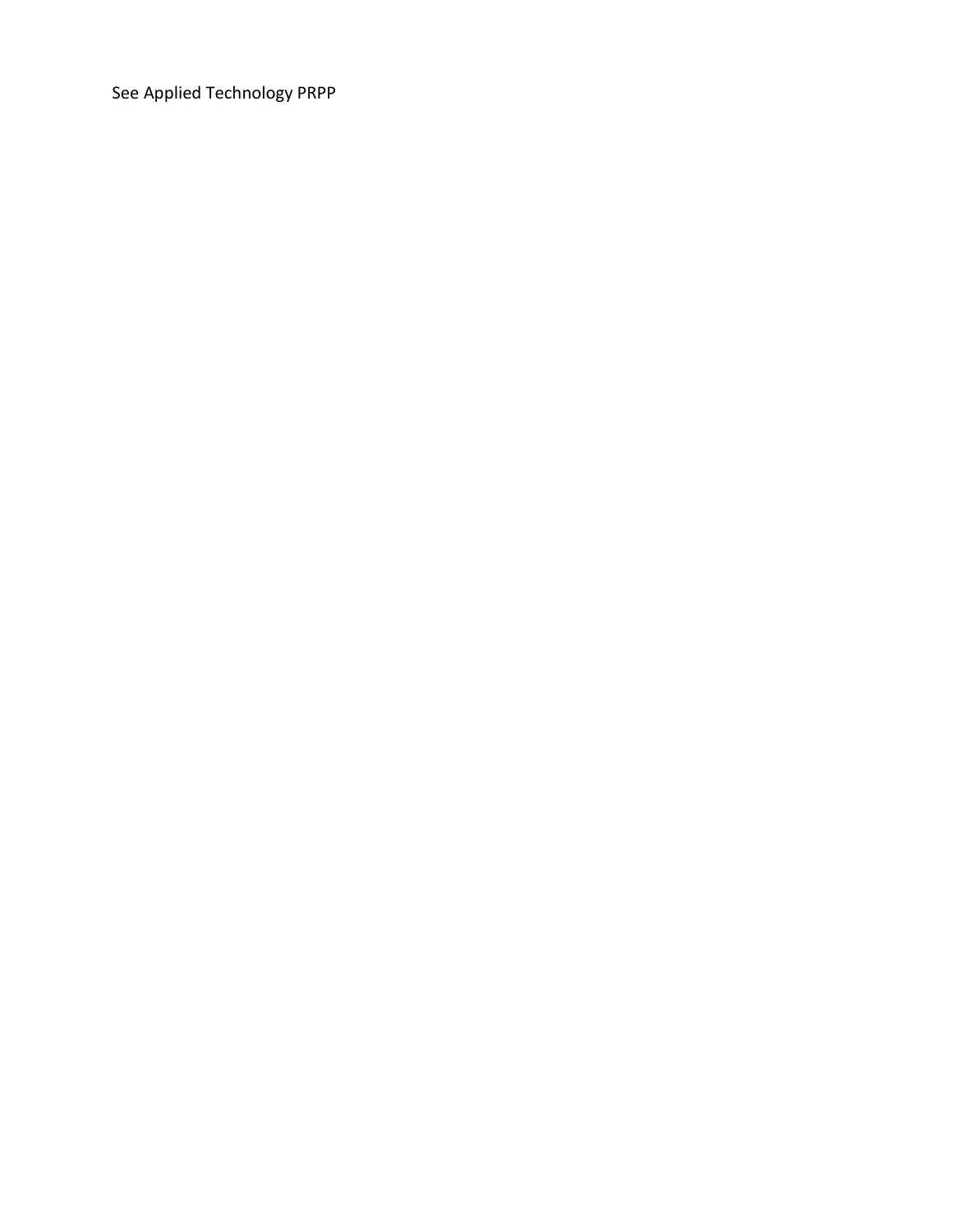# 6.1 Progress and Accomplishments Since Last Program/Unit Review

| Rank | Location   | <b>SP</b> | <b>IVI</b> | Goal                                                             | Obiective | rane.<br>Time Frame | <b>Progress to Date</b> |
|------|------------|-----------|------------|------------------------------------------------------------------|-----------|---------------------|-------------------------|
| 0001 | Santa Rosa | 0z        | 01         | $\sim$<br>Applied<br>Technology<br>$\rm{Sec}$<br>ngineering $\&$ |           | 2014                | <b>STATE</b><br>$1$ ime |
|      |            |           |            | PRPP                                                             |           | academic vear       |                         |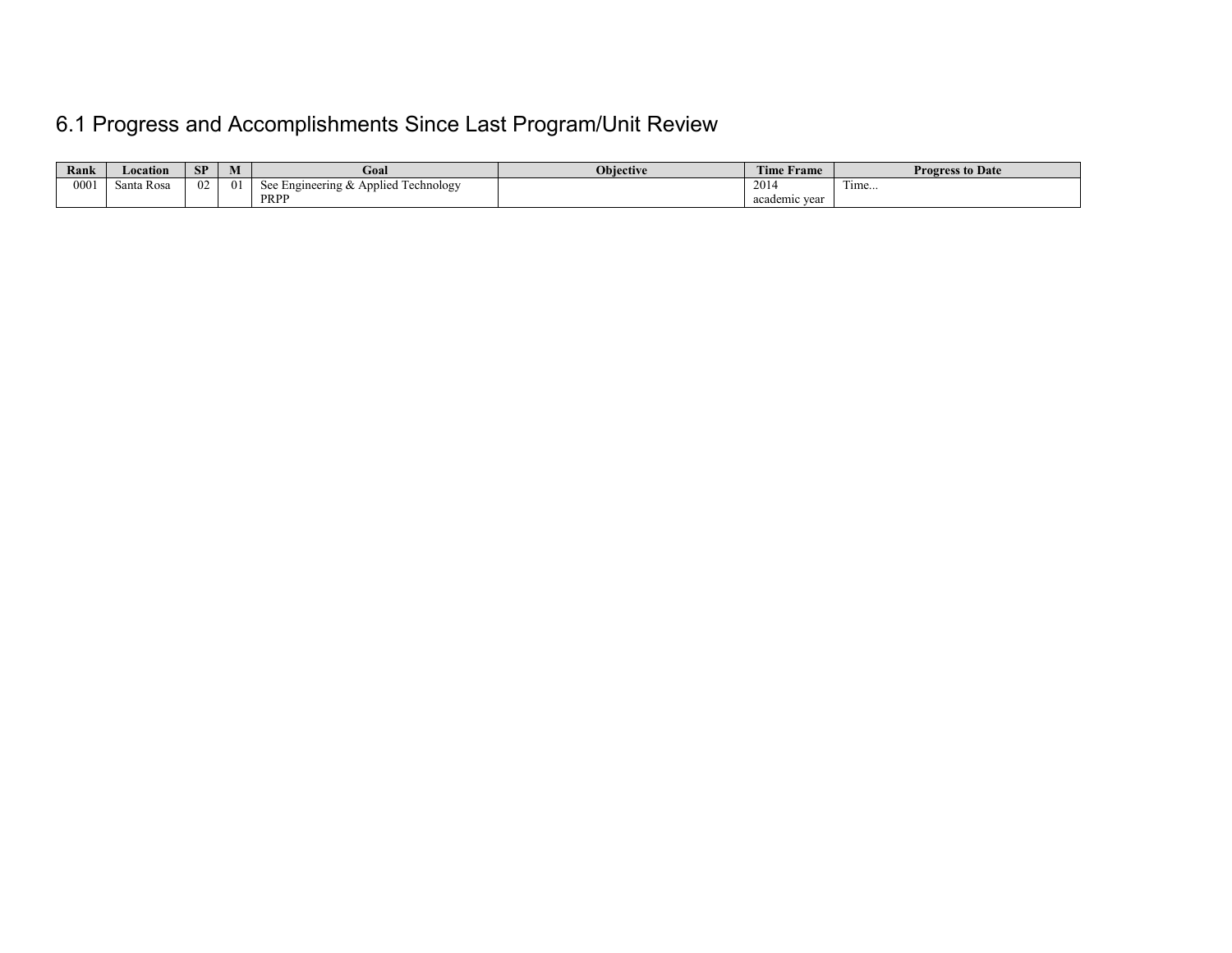## 6.2b PRPP Editor Feedback - Optional

Architecture and Construction Management PRPP has been merged with Engineering & Applied Technology PRPP, as of Spring 2017.